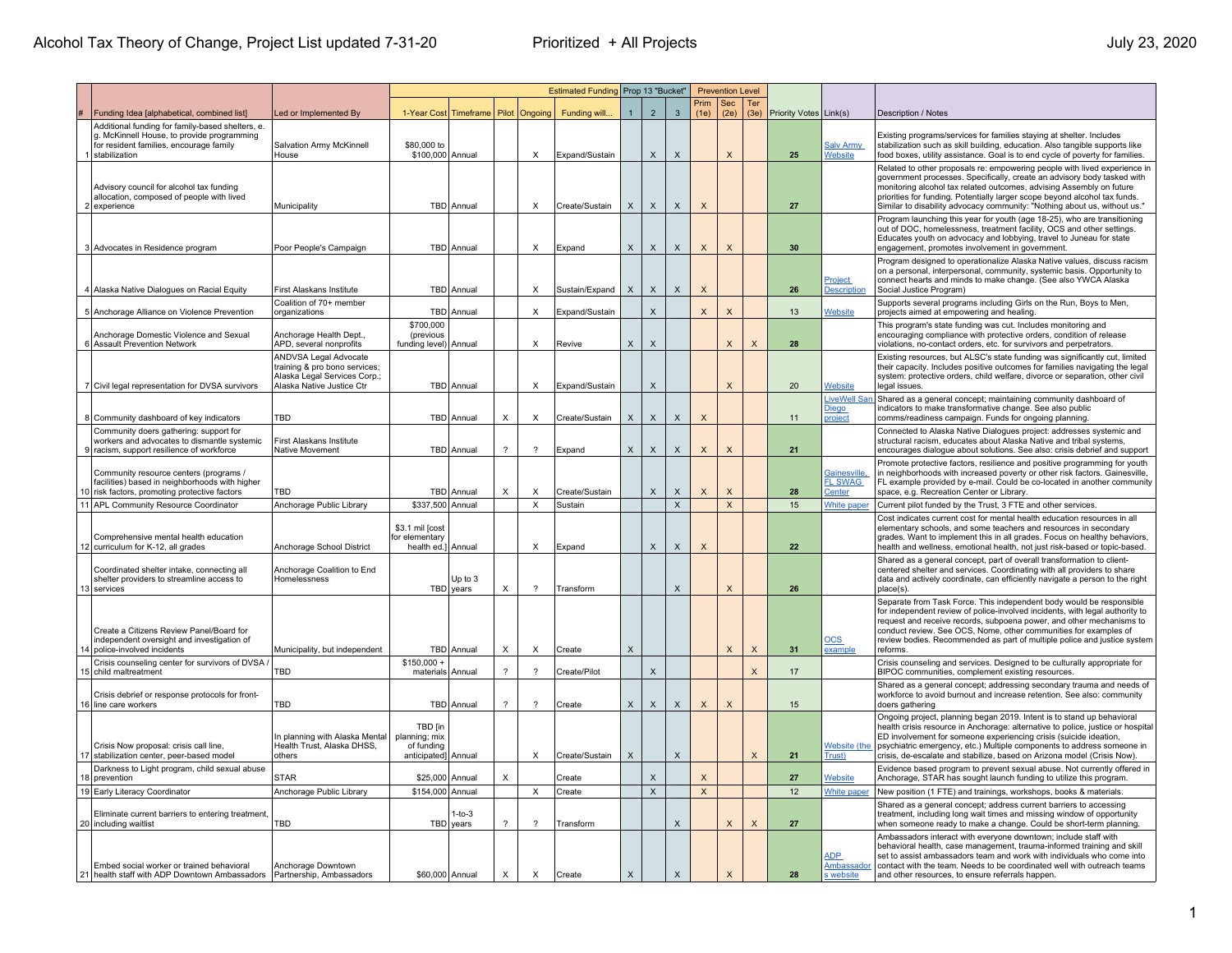|                                                                                                                                                     |                                                                              | Estimated Funding Prop 13 "Bucket"<br><b>Prevention Level</b> |                           |                          |                          |                |              |                           |              |                           |                    |              |                        |                                                     |                                                                                                                                                                                                                                                                                                             |
|-----------------------------------------------------------------------------------------------------------------------------------------------------|------------------------------------------------------------------------------|---------------------------------------------------------------|---------------------------|--------------------------|--------------------------|----------------|--------------|---------------------------|--------------|---------------------------|--------------------|--------------|------------------------|-----------------------------------------------------|-------------------------------------------------------------------------------------------------------------------------------------------------------------------------------------------------------------------------------------------------------------------------------------------------------------|
| #   Funding Idea [alphabetical, combined list]                                                                                                      | Led or Implemented By                                                        | 1-Year Cost Timeframe   Pilot                                 |                           |                          | Ongoing                  | Funding will.  | $\mathbf{1}$ | $\overline{2}$            | $\mathbf{3}$ | Prim<br>(1e)              | <b>Sec</b><br>(2e) | Ter<br>(3e)  | Priority Votes Link(s) |                                                     | Description / Notes                                                                                                                                                                                                                                                                                         |
| Establish an Anchorage Children's Cabinet<br>22 (advisory group on children's issues)                                                               | Municipality                                                                 |                                                               | TBD   Annual              |                          | X                        | Create         |              | X                         |              | X                         |                    |              | 11                     |                                                     | State does not have a similar entity. Group composed of diverse views<br>(parents, providers, other expertise) to advise the Muni and monitor key<br>indicators related to children's health and well-being. See also proposals<br>and comments integrating underrepresented voices in formal structures.   |
| Expand capacity of 72-hour detox centers, with<br>direct connection to housing to support<br>23 recovery                                            | Southcentral Foundation and<br>Alaska Regional have facilities               |                                                               | TBD Annual                |                          | X                        | Expand         |              |                           | X            |                           |                    | $\mathsf{x}$ | 38                     |                                                     | More capacity for 72-hour detox, followed by referral to longer-term<br>treatment or housing options                                                                                                                                                                                                        |
| 24 Expand Family Wellness Warriors program                                                                                                          | Southcentral Foundation                                                      | \$200,000 Annual                                              |                           |                          | X                        | Expand         |              | $\boldsymbol{\mathsf{X}}$ |              |                           | X                  |              | 11                     |                                                     | Existing program; difficult to fund via Medicaid reimbursement, as it is not<br>a traditional behavioral health program. Has been successful.                                                                                                                                                               |
| 25 Expand Head Start / Early Head Start services                                                                                                    | Kids Corp Inc. + RurAL CAP,<br>current H.S. providers                        |                                                               | TBD Annual                |                          | Х                        | Expand/Sustain |              | X                         |              | X                         | $\times$           |              | 23                     |                                                     | Existing programs, includes family services and services targeted to<br>DVSA/ child maltreatment risk factors                                                                                                                                                                                               |
| Expand Imagination Library program providing<br>26 books to new families with young children                                                        | <b>Best Beginnings</b>                                                       | \$200,000 Annual                                              |                           |                          | Х                        | Expand         |              | X                         |              | X                         |                    |              | 10                     | Website                                             | Existing program (part of national Dolly Parton Fdn initiative). Currently<br>serving 8,500 children (approx. 1/4 of total population), would double<br>existing service. Targets households in specific neighborhoods based on<br>socioeconomic disparities.                                               |
| Expand or better integrate fee-based and Title<br>1 eligible pre-K programs, to include<br>socioeconomically diverse kids in same<br>27 classrooms  | TBD: ASD and any other pre-<br>K providers                                   |                                                               | TBD   Annual              | х                        | Х                        | Create/Expand  |              | X                         |              | X                         |                    |              | 14                     |                                                     | Shared as a general concept; intent is to increase access to and subsidize<br>cost of pre-K, currently split among Title 1 programs and private fee-based<br>child care. Integrating kids from diverse backgrounds/experiences is<br>beneficial for all. Sliding-scale type model could support more slots. |
| Expand or replicate Chanlyut program, reentry<br>28 recovery and employment program                                                                 | Cook Inlet Tribal Council                                                    |                                                               | TBD Annual                |                          | X                        | Expand         | $\times$     |                           | X            |                           | X                  |              | 8                      | Program                                             | Existing recovery and reentry program with training, transitional housing<br>and employment readiness. Includes employment with commercial<br>enterprises run through the program by peers. Could be replicated.                                                                                            |
| Expand pre-K in Title 1 schools (clear waitlist)<br>29 Proposed by Mayor's Office in January 2020                                                   | Anchorage School District                                                    | $\sim$ \$3.1 mil Annual                                       |                           |                          | $\times$                 | Expand         |              | $\mathsf X$               |              | $\mathsf{x}$              |                    |              | 26                     | <b>DRAFT</b><br>(1/2020)                            | One of initial ideas for use of alcohol tax funds. Current waitlist is approx.<br>700 kids, would expand existing pre-K programs in Title 1 schools.                                                                                                                                                        |
| Expand state-funded healthy relationships<br>30 program for youth (includes Fourth R program)                                                       | Alaska Dept Health and Social<br>Services, Public Health<br>Division         |                                                               | TBD   Annual              |                          | Х                        | Expand/Sustain |              | $\mathsf X$               |              | X                         |                    |              | 17                     | Website                                             | Designed to prevent bullying and other violence among youth. Existing<br>program, specifics weren't given in the meeting about how to expand this.                                                                                                                                                          |
| Expand Willa's Way transitional housing<br>31 program for DVSA survivors                                                                            | Southcentral Foundation and<br><b>AWAIC</b>                                  | \$250,000 Annual                                              |                           |                          | Х                        | Expand         |              | $\mathsf X$               |              |                           |                    | $\mathsf X$  | 10                     | <b>Website</b>                                      | Transitional housing program for Alaska Native (Al/AN) DVSA survivors.<br>Housing, 24-hr crisis response, case mgmt, beh health services. AWAIC<br>provides facility, SCF most services. Successful program.                                                                                                |
| 32 Facilitate Attuned Interactions (FAN) Training                                                                                                   | None currently; initial training<br>by Erikson Institute                     | \$30,000 (2<br>AK-based                                       | trainers) $ 1$ -to-3 year | X                        |                          | Create         |              | $\mathsf X$               |              |                           | $\times$           |              | 8                      | Website                                             | Currently used in Fairbanks (TCC, Fairbanks Native Assn). Could be initial<br>training, with train-the-trainer model to sustain. Supports skill-building for<br>families with substance misuse; assesss home-visiting workforce.                                                                            |
| Focused interventions to mitigate negative<br>impacts of COVID-19 on student learning,<br>33 during medium- to high-risk operations                 | Anchorage School District,<br>with other partners?                           | TBD [CARES Short<br>Act eligible?] Term                       |                           | X                        |                          | Create         |              | X                         |              | X                         |                    |              | 11                     |                                                     | Shared as a general concept; could be funded via CARES Act if spent in<br>2020 and directly related to COVID-19                                                                                                                                                                                             |
| Home Base program: cultural learning,<br>understanding roots & history, mentorship and<br>34 scholarship prep academy                               | Alaska Black Caucus<br>Shiloh Church<br>Several other orgs                   | \$200,000 Annual                                              |                           |                          | X                        | Revive/Sustain |              | $\mathsf X$               |              | $\times$                  |                    |              | 16                     |                                                     | Program formerly funded by the state. Program based at a center,<br>includes emphasis on understanding cultural identity, history and roots;<br>empowering youth to understand who they are as foundation for success.                                                                                      |
| Host homes programs for adults, youth, older<br>35 people, variety of possible combinations                                                         | Beacon Hill host homes<br>Choosing Our Roots<br>see Village to Village also) |                                                               | TBD Annual                | X                        | X                        | Expand         |              | $\mathsf X$               | X            | $\boldsymbol{\mathsf{X}}$ | $\times$           |              | 20                     | Choosing<br><b>Our Roots</b><br>example<br>program) | Similar to peer-to-peer programs above. Host homes connect individuals<br>at household level, also address homelessness (youth, other populations)<br>Can be formal program or informal network.                                                                                                            |
| Implement risk-based behavioral health<br>36 reimbursement for home based family services                                                           | None currently; could be<br>Southcentral Fdn, other beh<br>health providers  | \$300,000 ~ 3 years                                           |                           | X                        |                          | Create         |              | $\mathsf X$               | $\mathsf{x}$ | $\times$                  | X                  |              | 18                     |                                                     | (multiple possible models) Related to 1115 Medicaid waiver, new billable<br>services; concept of piloting new program, then sustaining with Medicaid<br>funds when established.                                                                                                                             |
| Implement scan card system for all agencies<br>and clients at shelters, day centers and other<br>37 points of access                                | Anchorage Coalition to End<br>Homelessness                                   | \$2,500<br>(current cost<br>at BFS) Annual                    |                           |                          | Х                        | Expand         |              |                           | X            |                           | X                  |              | 9                      |                                                     | Existing pilot program, part of client-centered approach to shelter and<br>services for people experiencing homelessness. Allows for coordinated<br>reservation of shelter beds, referral to one place, helping client maintain<br>relationship with agencies, and better data collection. Low-cost system. |
| Increase number of Empowering Choice<br>38 housing vouchers for DVSA survivors                                                                      | AHFC administer vouchers.<br>STAR and AWAIC provide<br>referrals             | \$516,300 Annual                                              |                           |                          | X                        | Expand         |              | $\mathsf X$               |              |                           | X                  | X            | 18                     | <b>Website</b>                                      | Currently have 100 vouchers for DVSA survivors, and a 6-month waiting<br>list. This would expand more vouchers and increase number of<br>households served at once.                                                                                                                                         |
| Increase racial, ethnic and other dimensions of<br>39 diversity within APD staff and ASD SROs                                                       | APD<br>Anchorage School District                                             |                                                               | TBD Annual                | $\overline{\phantom{0}}$ | $\overline{\phantom{0}}$ | Transform      | X            |                           |              | X                         |                    |              | 18                     |                                                     | Formalized or institutionalized methods for increasing diversity in the<br>police and public safety workforce. Recommended as part of multiple<br>police and justice system reforms.                                                                                                                        |
| Launch or pilot funding for potentially-<br>sustainable new behavioral health services<br>supported by 1115 Medicaid waiver billable<br>40 services | (grants to individual projects)                                              | \$1 million vears                                             | Up to 3                   | X                        |                          | Create         |              |                           | X            | $\boldsymbol{\mathsf{x}}$ | $\mathsf X$        | $\mathsf X$  | 19                     | 1115 waiver<br>overview                             | Shared as a general concept: pilot or launch funding to support initial<br>operations of new models that can eventually be sustained with Medicaid<br>reimbursement for behavioral health services, possible via 1115 waiver<br>implemented 2020. Requires startup funding to make programs work            |
| Literacy and remediation education services for<br>41 children involved with OCS                                                                    | TBD                                                                          |                                                               | TBD Annual                | $\mathcal{P}$            | - ?                      | Create/Pilot   |              | $\mathsf X$               |              | $\boldsymbol{\mathsf{X}}$ | $\times$           |              | 10                     |                                                     |                                                                                                                                                                                                                                                                                                             |
| Mandatory cultural and trauma-informed<br>42 training for all APD staff                                                                             | APD<br>(Trainings by third party)                                            |                                                               | TBD Annual                |                          | X                        | Create         | X            |                           |              | $\times$                  |                    |              | 20                     |                                                     | May include multiple programs, e.g. Shoot Don't Shoot. APD conducts<br>Reality Based Training, this would expand and provide third party training.<br>Recommended as part of multiple police and justice system reforms.                                                                                    |
| Net 2 Ladder program, employment and skill-<br>43 building for people experiencing homelessness Associates, etc.                                    | Nine Star, Christian Health                                                  | \$300,000 Annual                                              |                           |                          | $\times$                 | Expand/Sustain |              |                           | $\mathsf X$  |                           | $\mathsf{x}$       |              | 6                      | <b>Description</b>                                  | Existing employment program for people experiencing homelessness,<br>proposed expansion. Could serve additional 1,000 job seekers with<br>additional funding.                                                                                                                                               |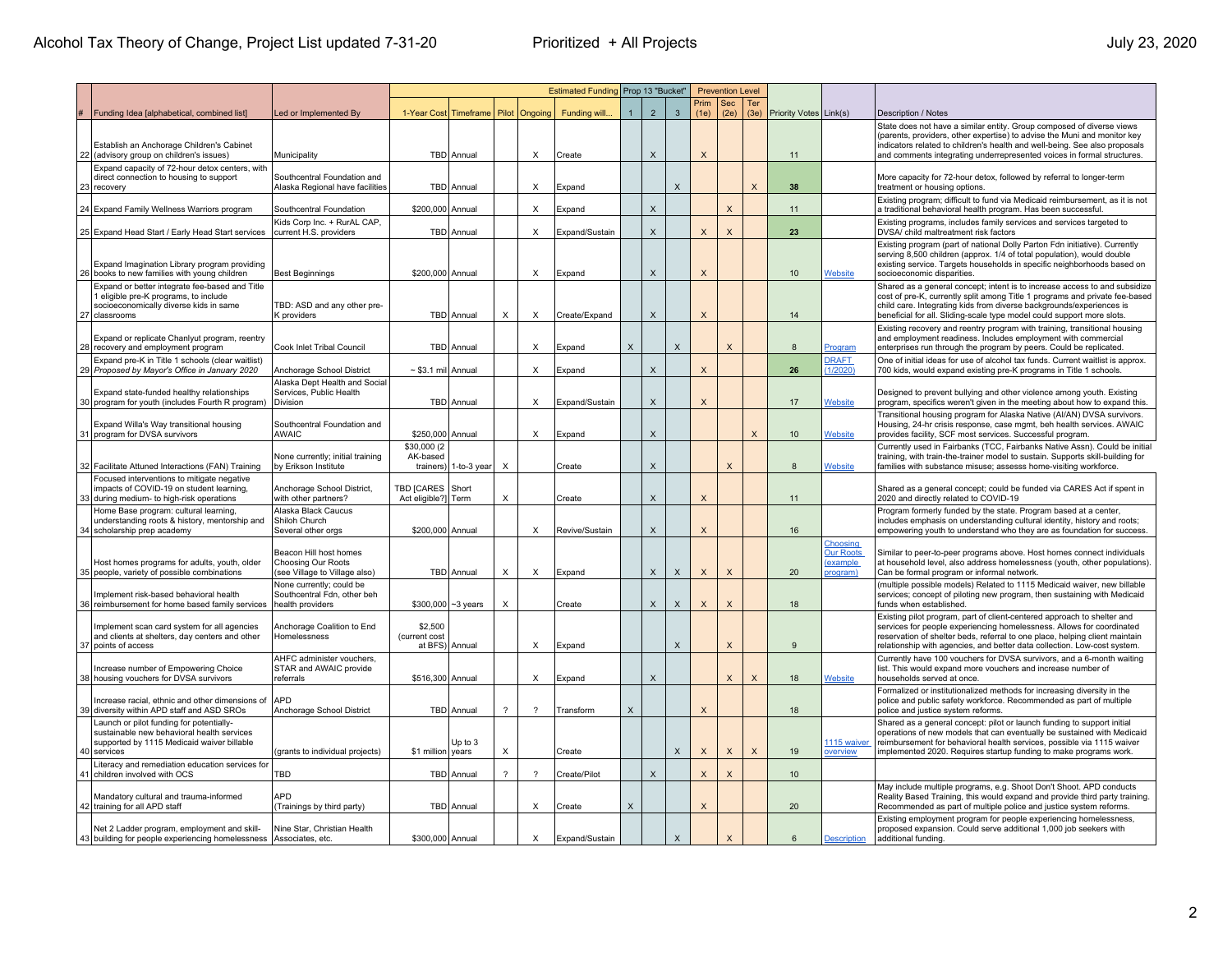|    |                                                                                                                                                                          |                                                                                                                                   |                                                                 |                                           |                           |                          | Estimated Funding Prop 13 "Bucket" |                |                           |                           |                           | <b>Prevention Level</b>   |              |                        |                                               |                                                                                                                                                                                                                                                                                                                                                                                                                                                                                                                                                     |
|----|--------------------------------------------------------------------------------------------------------------------------------------------------------------------------|-----------------------------------------------------------------------------------------------------------------------------------|-----------------------------------------------------------------|-------------------------------------------|---------------------------|--------------------------|------------------------------------|----------------|---------------------------|---------------------------|---------------------------|---------------------------|--------------|------------------------|-----------------------------------------------|-----------------------------------------------------------------------------------------------------------------------------------------------------------------------------------------------------------------------------------------------------------------------------------------------------------------------------------------------------------------------------------------------------------------------------------------------------------------------------------------------------------------------------------------------------|
|    | Funding Idea [alphabetical, combined list]                                                                                                                               | Led or Implemented By                                                                                                             | 1-Year Cost Timeframe                                           |                                           | Pilot                     | Ongoing                  | Funding will                       | $\overline{1}$ | $\overline{2}$            | $\mathbf{3}$              | Prim<br>(1e)              | Sec<br>(2e)               | Ter<br>(3e)  | Priority Votes Link(s) |                                               | Description / Notes                                                                                                                                                                                                                                                                                                                                                                                                                                                                                                                                 |
|    | Ongoing public campaign to build community<br>readiness and support for positive change<br>[could include dashboard project as part of this<br>44 work]                  | TBD                                                                                                                               | \$500,000 Annual                                                |                                           | $\times$                  | $\times$                 | Create/Sustain                     | X              | $\mathsf X$               | $\mathsf{X}$              | $\boldsymbol{\mathsf{X}}$ |                           |              | 9                      | <b>iveWell Sar</b><br><u>Diego</u><br>project | Shared as a general concept: taking concepts in this short-term project to<br>build sustainable model. Includes community awareness, education,<br>building readiness for transformative change. San Diego example shared<br>for this overall model, common indicators, communications with public.                                                                                                                                                                                                                                                 |
|    | Operations funding for 3 shelters and treatment<br>facility proposed for purchase in summer 2020.<br>45 Proposed by Mayor's office in June 2020                          | Municipality<br>Operated via RFP & third<br>party contracts                                                                       | \$7 million<br>(total)<br>\$4.5 million<br>(alcohol tax) Annual |                                           |                           | Х                        | Create/Sustain                     |                |                           | X                         |                           | $\times$                  | $\times$     | 24                     |                                               | Related to proposed purchase of 4 buildings using CARES Act funding.<br>Current proposal is to allocate \$4.5 million annually from total revenue to<br>support ongoing operations. Treatment center would be funded via MLP<br>sale funding. Also proposing funds from philanthropic/grant sources                                                                                                                                                                                                                                                 |
|    | Operations funding for client-centered,<br>coordinated shelter system: includes day<br>services, relationship building, overnight<br>46 beds/units                       | Anchorage Coalition to End<br>Homelessness<br>Covenant House (youth<br>model)                                                     |                                                                 | TBD Annual                                | X                         | $\times$                 | Transform/Sust<br>ain              |                |                           | $\boldsymbol{\mathsf{X}}$ |                           | $\times$                  | $\mathsf{x}$ | 23                     |                                               | Shared as a general concept; Muni and partners working to transform<br>shelter system to be client-centered, and prioritizing life and safety needs<br>for shelter under COVID. Covenant House model has been effective for<br>youth. Part of ACEH gap analysis & priorities recommended in July 2020.                                                                                                                                                                                                                                              |
| 47 | Operations funding for updated Clitheroe<br>treatment center (drug and alcohol treatment)                                                                                | Salvation Army                                                                                                                    | \$1 million Term                                                | Short                                     | X                         |                          | Transform                          |                |                           | $\boldsymbol{\mathsf{X}}$ |                           |                           | $\mathsf{x}$ | 23                     | <b>Clitheroe</b><br>Program                   | Facility by Anchorage Airport needs upgrades, could support capital<br>funding for repairs and upgrade. Expansion of 60 beds. New programs<br>should be inclusive or designed for appropriate audiences (LGBTQ,<br>disability community, cultural)                                                                                                                                                                                                                                                                                                  |
|    | Outreaching Lives project, homelessness<br>48 outreach and support services                                                                                              | Sean Sullivan (proposal)                                                                                                          |                                                                 | TBD Annual                                | X                         | $\times$                 | Create                             | X              |                           | X                         |                           | $\times$                  | $\times$     | $\overline{7}$         | <b>Description</b>                            | Proposed suite of outreach services, mail service, transportation, other<br>supports to assist clients experiencing homelessness.                                                                                                                                                                                                                                                                                                                                                                                                                   |
|    | Panel or structure for encouraging innovation,<br>new models, models focused on root causes,<br>49 and operational improvements                                          | TBD                                                                                                                               |                                                                 | TBD Annual                                | X                         | Х                        | Transform                          | X              | X                         | X                         | $\times$                  |                           |              | $\overline{7}$         |                                               | Shared as a general concept; could evaluate promising practices, identify<br>gaps in current resources or focus, test innovative models, and/or support<br>operational improvements for nonprofits. (Example: LEAN / Six Sigma)                                                                                                                                                                                                                                                                                                                     |
|    | Peer to peer resource program (training,<br>50 certification, employment)                                                                                                | Anchorage Public Library                                                                                                          | \$40,000 Annual                                                 |                                           | $\overline{\mathcal{L}}$  | $\overline{\phantom{a}}$ | Create/Sustain                     |                |                           | $\boldsymbol{\mathsf{X}}$ |                           | $\times$                  |              | 15                     |                                               | Evidence based practice; embedded where people seek services. Peer-<br>based models shown to be effective and relatively low cost.                                                                                                                                                                                                                                                                                                                                                                                                                  |
| 51 | Peer-to-peer mentor programs to build<br>relationships among families, neighbors,<br>community                                                                           | Alaska Youth and Family<br>Network, other providers;<br>could also be decentralized                                               |                                                                 | TBD Annual                                | $\times$                  | Х                        | Create/Expand                      |                | $\mathsf{X}$              | $\mathsf{X}$              | $\boldsymbol{\mathsf{X}}$ |                           |              | 17                     |                                               | Shared as a general concept; support building individual relationships<br>among people, families, neighbors to promote better connectedness<br>across the community. Peer mentoring, informal networks.                                                                                                                                                                                                                                                                                                                                             |
|    | Period of Purple Crying program: reduce<br>shaken baby syndrome via educating during<br>52 pregnancy                                                                     | U.S. Military and Providence<br>offer this curriculum                                                                             |                                                                 | TBD Annual                                |                           | X                        | Expand                             |                | $\boldsymbol{\mathsf{X}}$ |                           |                           | $\mathsf{x}$              |              | 8                      | Website                                       | Evidence based program to prevent shaken baby syndrome (SBS) by<br>educating pregnant women/ families, creating supportive environment and<br>alternatives for responding to baby in distress.                                                                                                                                                                                                                                                                                                                                                      |
|    | Planning and analysis for alternatives to school<br>53 resource officers (SROs) in ASD schools                                                                           | Anchorage School District<br>and/or independent body                                                                              | \$200,000 years                                                 | $1-to-3$                                  | X                         |                          | Transform                          | X              |                           |                           | $\boldsymbol{\mathsf{X}}$ | $\times$                  |              | 8                      |                                               | Explore other effective interventions in schools to address behavior and at<br>risk students, not SROs with punishment approach. Early involvement with<br>SROs often correlates with later justice system / corrections involvement.<br>Study and plan for change, recommendations for next steps.                                                                                                                                                                                                                                                 |
|    | Polling, focus groups and other targeted<br>outreach to learn from and brainstorm with<br>people with lived experience: underrepresented<br>54 community voices          | TBD                                                                                                                               |                                                                 | TBD Annual                                |                           | X                        | Sustain                            | X              | $\mathsf X$               | $\mathsf{x}$              | $\mathsf{X}$              | $\boldsymbol{\mathsf{X}}$ |              | 13                     |                                               | In all conversations, group stressed importance of engaging with, listening<br>to, learning from and involving in decision-making people with lived<br>experience. Engage with these perspectives to get direct guidance and<br>input on decision-making, such as program spending or priorities.<br>(Examples: DVSA survivors, houseless people, BIPOC individuals and<br>communities). Related to funds for ongoing planning.                                                                                                                     |
|    | Pooled funding for landlords/property<br>managers to address additional cleaning or<br>55 damages in unit turnover                                                       | TBD                                                                                                                               |                                                                 | TBD Annual                                |                           | X                        | Create                             |                |                           | X                         |                           | $\boldsymbol{\mathsf{X}}$ |              | 11                     |                                               | Flexible funding to cover costs associated with higher-risk tenants, from<br>perspective of landlords and property managers: unit cleaning or turnover<br>costs. Mitigates perceived risks for accepting more types of tenants.                                                                                                                                                                                                                                                                                                                     |
|    | Rental assistance funds for families at risk of<br>56 eviction                                                                                                           | Lutheran Social Sycs<br>Catholic Social Svcs                                                                                      | <b>TBD ICARES</b><br>Act eligible?] term?                       | Annual or<br><b>short</b>                 |                           | X                        | Sustain                            |                | X                         | $\boldsymbol{\mathsf{X}}$ |                           | $\times$                  |              | 22                     |                                               | Currently rental assistance funds via CARES Act and donations. Eviction<br>prevention significant for preventing other issues, maintaining housing is<br>critical                                                                                                                                                                                                                                                                                                                                                                                   |
|    | Reorganize or integrate existing crisis response<br>teams (CORE team, mobile intervention team,<br>etc.) within Muni to ensure consistent<br>57   approach, coordination | Municipality<br>(coordinate with proposed<br>Crisis Now model as well)                                                            |                                                                 | 1-to-3 year<br>(short term<br>TBD   plan) | $\boldsymbol{\mathsf{X}}$ |                          | Transform                          | X              |                           | X                         |                           |                           | $\mathsf X$  | 16                     |                                               | Multiple existing teams within Muni staff and the Pilot CORE Team at AFD<br>are focused on crisis response, reorganize these teams to be efficient and<br>operate in tandem with other resources e.g. new Crisis Now center. Could<br>be short-term planning funds to coordinate reorganization and find<br>sustainable funding; some positions are already funded, but CORE Team<br>is not currently funded in it's entirety.                                                                                                                      |
|    | Reparations (intentional redistribution of<br>resources to address past wrongs) for<br>58 communities of color in Anchorage                                              | Municipality<br>Other partners                                                                                                    |                                                                 | TBD Annual                                | $\overline{?}$            | $\mathcal{P}$            | Transform                          | $\times$       | $\boldsymbol{\mathsf{x}}$ | X                         | $\mathsf X$               | $\boldsymbol{\mathsf{X}}$ |              | 18                     |                                               | Addressing well-established links between race-based disparities and<br>poverty, wealth, homeownership, educational attainment, etc.<br>Recommended as part of multiple police and justice system reforms.                                                                                                                                                                                                                                                                                                                                          |
|    | Restorative justice framework, to transform<br>public safety and justice approach in<br>59 Anchorage. Example: Circle Peacemaking                                        | Presencing Institute<br>Circle Peacemaking (leaders<br>Mike Jackson, Cheryl<br>Fairbanks), Alaska Native<br><b>Justice Center</b> |                                                                 | TBD Annual                                |                           | $\times$                 | Create/Sustain                     | X              |                           |                           | $\mathsf{X}$              | $\boldsymbol{\mathsf{X}}$ |              | 30                     | Circle<br>Peacemakin                          | Restorative justice is alternative to current justice system model of<br>punishment: involves direct interaction with individual who commits a<br>harmful behavior and their community to restore balance, promote healing.<br>Circle Peacemaking is an Alaska-based model. Other restorative justice<br>models also available. Video about C.P.M. model: https://player.vimeo.<br>com/video/85293044?api=1&player_id=media-vimeo-85293044&color=<br>Presencing Institute has models for transforming justice system: https:<br>www.presencing.org/ |
|    | Revive Anchorage Community Police Relations<br>60 Task Force                                                                                                             | Municipality, APD                                                                                                                 | \$50,000 Annual                                                 |                                           |                           | $\times$                 | Revive/Sustain                     | X              |                           |                           | $\times$                  |                           |              | 13                     |                                               | Task Force has existed, but needs to be re-constituted and supported.<br>Intended as a forum to improve relations and communications among APD<br>and the community. Recommended as part of multiple police and justice<br>system reforms                                                                                                                                                                                                                                                                                                           |
|    | Set aside funds for long-term planning and<br>61 evaluation of progress                                                                                                  | Anchorage Health Dept.,<br>partners                                                                                               |                                                                 | TBD Annual                                |                           | X                        | Sustain                            | $\mathsf{X}$   | $\mathsf X$               | $\mathsf X$               | $\mathsf{X}$              |                           |              | 11                     |                                               | Set aside a portion of alcohol tax funding for ongoing planning, evaluation,<br>supporting innovation and ongoing priority-setting for use of the funds in<br>future. Critical part of maintaining transparency and accountability with the<br>public on expenditure of funds, along with technical requirements for<br>reporting back annually to Assembly.                                                                                                                                                                                        |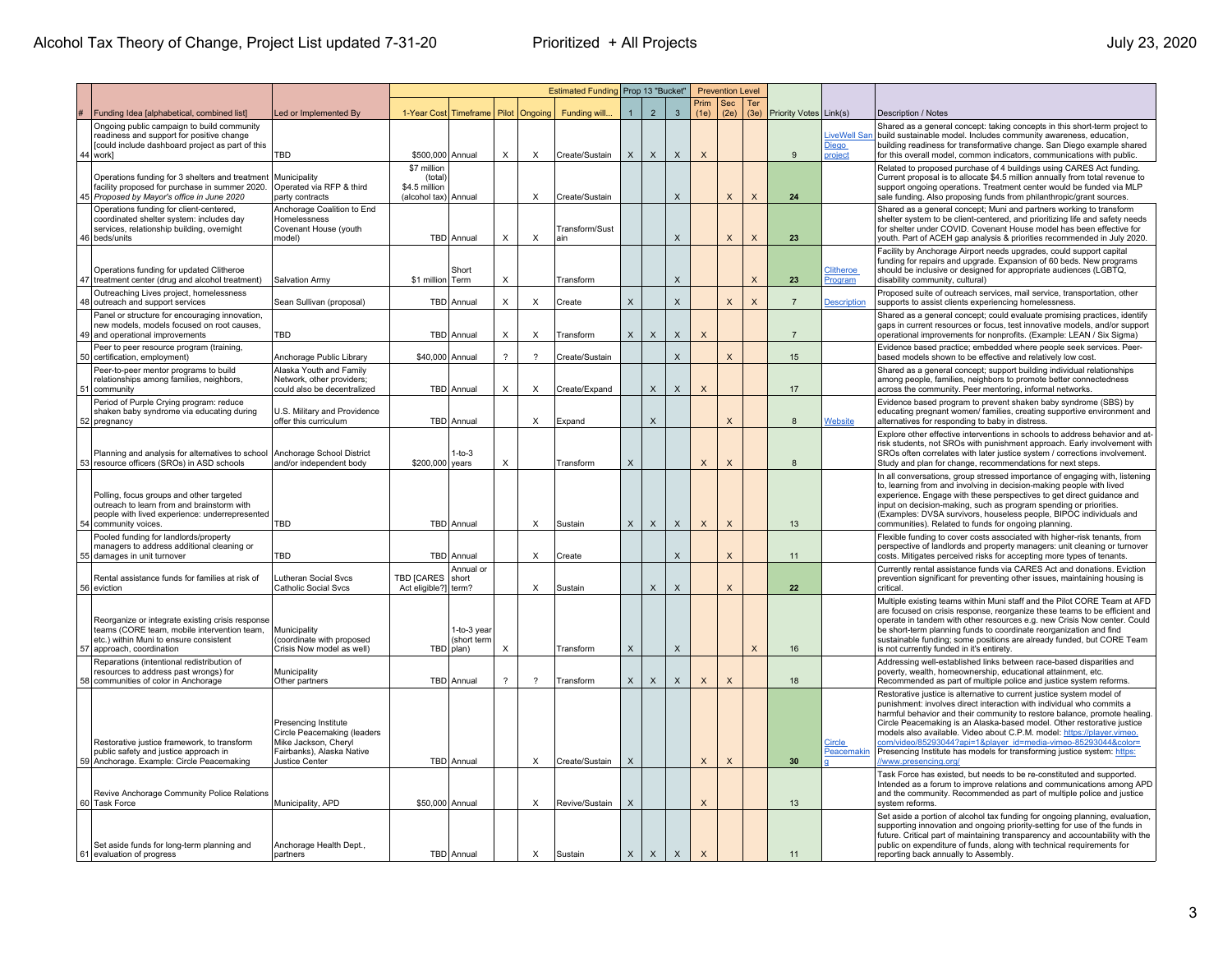|    |                                                                                                                                                 | Estimated Funding Prop 13 "Bucket"<br><b>Prevention Level</b>               |                                               |                    |               |                          |                |             |                           |                           |              |                           |                         |                        |                                       |                                                                                                                                                                                                                                                                                                                                                                                        |
|----|-------------------------------------------------------------------------------------------------------------------------------------------------|-----------------------------------------------------------------------------|-----------------------------------------------|--------------------|---------------|--------------------------|----------------|-------------|---------------------------|---------------------------|--------------|---------------------------|-------------------------|------------------------|---------------------------------------|----------------------------------------------------------------------------------------------------------------------------------------------------------------------------------------------------------------------------------------------------------------------------------------------------------------------------------------------------------------------------------------|
|    | Funding Idea [alphabetical, combined list]                                                                                                      | Led or Implemented By                                                       | 1-Year Cost Timeframe   Pilot                 |                    |               | Ongoing                  | Funding will.  | 1           | $\overline{2}$            | $\mathbf{3}$              | Prim<br>(1e) | Sec<br>(2e)               | Ter<br>(3e)             | Priority Votes Link(s) |                                       | <b>Description / Notes</b>                                                                                                                                                                                                                                                                                                                                                             |
|    | Staff a behavioral health specialist / case<br>manager at AWAIC shelter to support DVSA<br>62 survivors and families                            | <b>AWAIC</b>                                                                | $$125,000$ ~3 years                           |                    | $\times$      |                          | Create         |             | $\mathsf X$               |                           |              | $\mathsf X$               | $\mathsf X$             | 19                     |                                       | Establish a pilot program, possibly Medicaid reimburseable services could<br>sustain this in the long term.                                                                                                                                                                                                                                                                            |
|    | 63 Support policy change in community                                                                                                           | <b>TBD</b>                                                                  |                                               | TBD Annual         |               | $\overline{\phantom{0}}$ | Sustain/Expand | X           | $\times$                  | $\times$                  | $\times$     |                           |                         | 9                      |                                       | Training, technical assistance, policy advocacy to promote policy changes.<br>Can include training and educating community advocates to understand<br>and engage in government processes, as well as specific policy topics.<br>(Example: alcohol regulation and licensing; Assembly processes; land use<br>or zoning.) Could support a training structure that can address any topic. |
|    | Support rental subsidies, rapid rehousing and<br>short-term housing for people experiencing<br>64 homelessness                                  | TBD                                                                         |                                               | TBD Annual         |               | $\times$                 | Expand/Sustain |             |                           | $\mathsf{X}$              |              | $\times$                  |                         | 26                     |                                       | Short-term housing solutions listed are also effective for helping people out<br>of homelessness, particularly if need short-term supports only. Part of<br>ACEH gap analysis & priorities recommended in July 2020.                                                                                                                                                                   |
|    | 65 Support social norms change in community                                                                                                     | TBD                                                                         | \$75,000 to<br>\$250,000<br>(flexible) Annual |                    | $\mathcal{P}$ | $\overline{\phantom{a}}$ | Expand         |             |                           | $\mathsf X$               | $\mathsf X$  |                           |                         | $10$                   | Example: Be<br>You<br><b>Campaign</b> | Promote positive social norms change for youth, adults. Multiple programs,<br>example includes Be You campaign to promote healthy attitudes toward<br>alcohol use and normalize non-drinking for youth. Also address stigmas.                                                                                                                                                          |
|    | Sustain and grow adequate funding for<br>66 critically-important services                                                                       | (many providers)                                                            |                                               | TBD   Annual       |               | X                        | Sustain/Expand | $\times$    | $\times$                  | $\times$                  | $\mathsf{x}$ | $\times$                  |                         | 10                     |                                       | Shared as a general concept; many programs operate on thin margins or<br>loss, with little ability to grow, plan or operate sustainably. Need to<br>increase overall funding level and certainty from year to year. Need to<br>maintain skilled, committed workforce and pay wages commensurate with<br>the importance of this work. Need to support providers' work adequately.       |
|    | Sustainable funding and incentives for<br>67 permanent supportive housing                                                                       | TBD                                                                         |                                               | TBD   Annual       |               | X                        | Expand/Sustain |             |                           | X                         |              | $\times$                  |                         | 21                     |                                       | Permanent supportive housing is an effective intervention for people<br>experiencing homelessness, who need ongoing assistance for a period of<br>time. Incentives for landlords and providers to participate, mitigate risks.<br>Part of ACEH gap analysis & priorities recommended in July 2020.                                                                                     |
|    | Training and workforce development among<br>people with lived experience, to support peer-<br>68 based programs                                 | TBD                                                                         |                                               | TBD Annual         | $\times$      | X                        | Create/Expand  | X           | $\times$                  | $\times$                  | $\times$     | $\boldsymbol{\mathsf{X}}$ |                         | 21                     |                                       | See other entries re: involving and engaging with people with lived<br>experience. Peer-based programming, mentorship, connection for people<br>in crisis is critical. Supporting training and job opportunities to provide<br>guidance to peers is effective model.                                                                                                                   |
|    | Trainings + formal structures for incorporating<br>people with lived experience into government<br>69 decision-making, boards, (multiple ideas) | Municipality                                                                |                                               | TBD Annual         |               | X                        | Create/Sustain | $\mathsf X$ | $\mathsf X$               | $\boldsymbol{\mathsf{X}}$ | $\mathsf X$  |                           |                         | 24                     |                                       | See other entries re: involving and engaging with people with lived<br>experience. Can be through multiple means: civic processes training,<br>involving or transforming community council processes, designated seats<br>on advisory bodies, formal outreach, other methods. Effective methods<br>should be identified by community members and Muni.                                 |
|    | Transitional housing and supports for people<br>70 returning from corrections system (reentry)                                                  | TBD                                                                         | \$600,000 to<br>\$700,000 Annual              |                    |               | X                        | Expand         |             |                           | X                         |              | $\times$                  |                         | 29                     |                                       | Shared as a general concept; includes co-op living or other peer-based<br>models. Transitional housing available but limited; critically important for<br>supporting successful reentry and establishing new patterns, networks.                                                                                                                                                       |
|    | Village to Village home sharing + neighbor<br>71 program                                                                                        | AARP and partners<br>Smartphone apps e.g. Silver<br><b>Nest</b>             |                                               | TBD $\sim$ 3 years | $\times$      |                          | Create         |             | X                         | X                         | $\mathsf X$  |                           |                         | 13                     | <b>Village to</b><br>Village          | National network, AARP Alaska participating and starting up locally.<br>Seeking fiscal agent & pilot funding for this program.                                                                                                                                                                                                                                                         |
|    | Water quality testing and monitoring in local<br>72 waterways                                                                                   | Anchorage Waterways<br>Council, others                                      |                                               | TBD Annual         | $\gamma$      | $\mathcal{P}$            | Expand         |             |                           | X                         | $\mathsf X$  |                           |                         | $\overline{7}$         |                                       | Funds to support ongoing water quality testing and monitor in Anchorage<br>creeks and waterways. (Presented in context of mitigating impacts of<br>unsheltered camping in public spaces).                                                                                                                                                                                              |
|    | 73 Youth employment, career-path programs                                                                                                       | (example, Youth Employment<br>in Parks Program with Anc<br>Park Dept)       |                                               | TBD Annual         | $\times$      | X                        | Create/Expand  |             | $\sf X$                   |                           | $\mathsf{x}$ |                           |                         | 19                     | <b>YEP Parks</b><br>Website           | Shared as a general concept; YEP offered as existing example. Need<br>programs to promote employment for youth, not just entry-level / retail /<br>low-wage jobs, but opportunities to build skills, confidence, experience and<br>expose to multiple career options.                                                                                                                  |
|    | 74 YWCA Connect, Social Justice Program                                                                                                         | YWCA Alaska                                                                 | \$200,000 Annual                              |                    | $\gamma$      | $\overline{\phantom{0}}$ | Create/Sustain | X           | $\times$                  | X                         | $\times$     |                           |                         | 14                     | <b>YWCA</b><br>Social<br>Justice page | Program of education and communication about racial equity. Trainings:<br>Social Inclusion and Equity, Micro Aggressions, Implicit Bias, Anti-Racism<br>and Whiteness, Affinity Groups; and Story Circles, Book/Film Discussions,<br>etc. (See also First Alaskans Institute programs).                                                                                                |
|    | Other Projects: Included after voting process was already underway but also consistent with the recommendations in the theory of change         |                                                                             |                                               |                    |               |                          |                |             |                           |                           |              |                           |                         |                        |                                       |                                                                                                                                                                                                                                                                                                                                                                                        |
|    | Scale up Youth Homelessness Demonstration<br>Project: permanency navigators, rapid<br>rehousing for youth experiencing<br>75 homelessness       | Covenant House, Volunteers<br>of America Alaska, Choosing<br>Our Roots      | \$500,000 Annual                              |                    |               | X                        | Expand         |             | $\boldsymbol{\mathsf{X}}$ | $\mathsf X$               |              | $\mathsf X$               | $\overline{\mathsf{x}}$ |                        |                                       | Scale up existing funding to meet need beyond what current programs can<br>provide. Has been successful so far with existing YDHP funding                                                                                                                                                                                                                                              |
|    | Add 22 studio apts (micro-units) at CHA Youth<br>76 Engagement Center                                                                           | Covenant House, Cook Inlet<br>Housing Authority                             | \$2 million   Capital                         |                    | $\times$      | х                        | Create/Expand  |             | $\mathsf X$               | $\mathsf X$               |              | $\boldsymbol{\mathsf{X}}$ |                         |                        |                                       | Proposed partnership with CIHA to develop 22 studio apartments for youth<br>experiencing homelessness, adjacent to Engagement Center. Capital cost.                                                                                                                                                                                                                                    |
|    | Increase shelter capacity for older transition<br>age youth (age 21-24), and dedicated shelter<br>77 for youth under 18                         | <b>Covenant House</b>                                                       | \$500,000 Annual                              |                    | $\times$      | X                        | Create/Expand  |             | $\times$                  | X                         |              | $\mathsf X$               | $\times$                |                        |                                       | Several partners. Creating dedicate space for minor youth will allow for<br>expansion to serve youth age 21-24, not currently allowed in same space<br>with minors. Additional capital cost \$1 million.                                                                                                                                                                               |
|    | 78 Youth Task Force support funding                                                                                                             | <b>Covenant House</b>                                                       | \$50,000 Annual                               |                    |               | Х                        | Sustain        |             |                           | X                         |              | $\times$                  |                         |                        |                                       | Existing group of youth advocates with lived experience of homelessness,<br>created as part of Youth Homelessness Demonstration Project. Funding to<br>sustain this group going forward.                                                                                                                                                                                               |
|    | Navigation Center for Transition Age Youth,<br>with drop-in services and referral to other<br>79 programs                                       | Covenant House                                                              | \$200,000 Annual                              |                    | $\times$      |                          | Create         |             | $\times$                  | $\times$                  |              |                           | $\times$                |                        |                                       | Next step after outreach: connect with youth, provide basic services, build<br>relationship with the goal of referring to other programs (employment,<br>education, housing, health care).                                                                                                                                                                                             |
|    | Provide basic services (e.g., shower and<br>hygiene facilities) for people experiencing<br>80   homelessness                                    | Model: LavaMae, San<br>Francisco                                            |                                               | TBD Annual         | $\times$      | Х                        | Create         |             |                           | $\boldsymbol{\mathsf{X}}$ |              | $\boldsymbol{\mathsf{X}}$ |                         |                        | LavaMae<br>program                    | Model to provide basic services for people experiencing homelessness,<br>includes mobile shower units and transforming interactions with people.<br>Operating in San Francisco and Los Angeles                                                                                                                                                                                         |
| 81 | Provide shared office space for tribal<br>governments to conduct social services<br>business in Anchorage                                       | Anchorage Health Dept., or<br>other municipally owned or<br>leased facility |                                               | TBD Annual         | $\times$      | X                        | Create         | $\mathsf X$ | $\mathsf X$               | X                         |              | $\pmb{\times}$            |                         |                        |                                       | Many tribes need to conduct ICWA (Indian Child Welfare Act) and other<br>business involving social services in Anchorage. Securing space to do this<br>is difficult, providing shared space for private meetings would be helpful.                                                                                                                                                     |